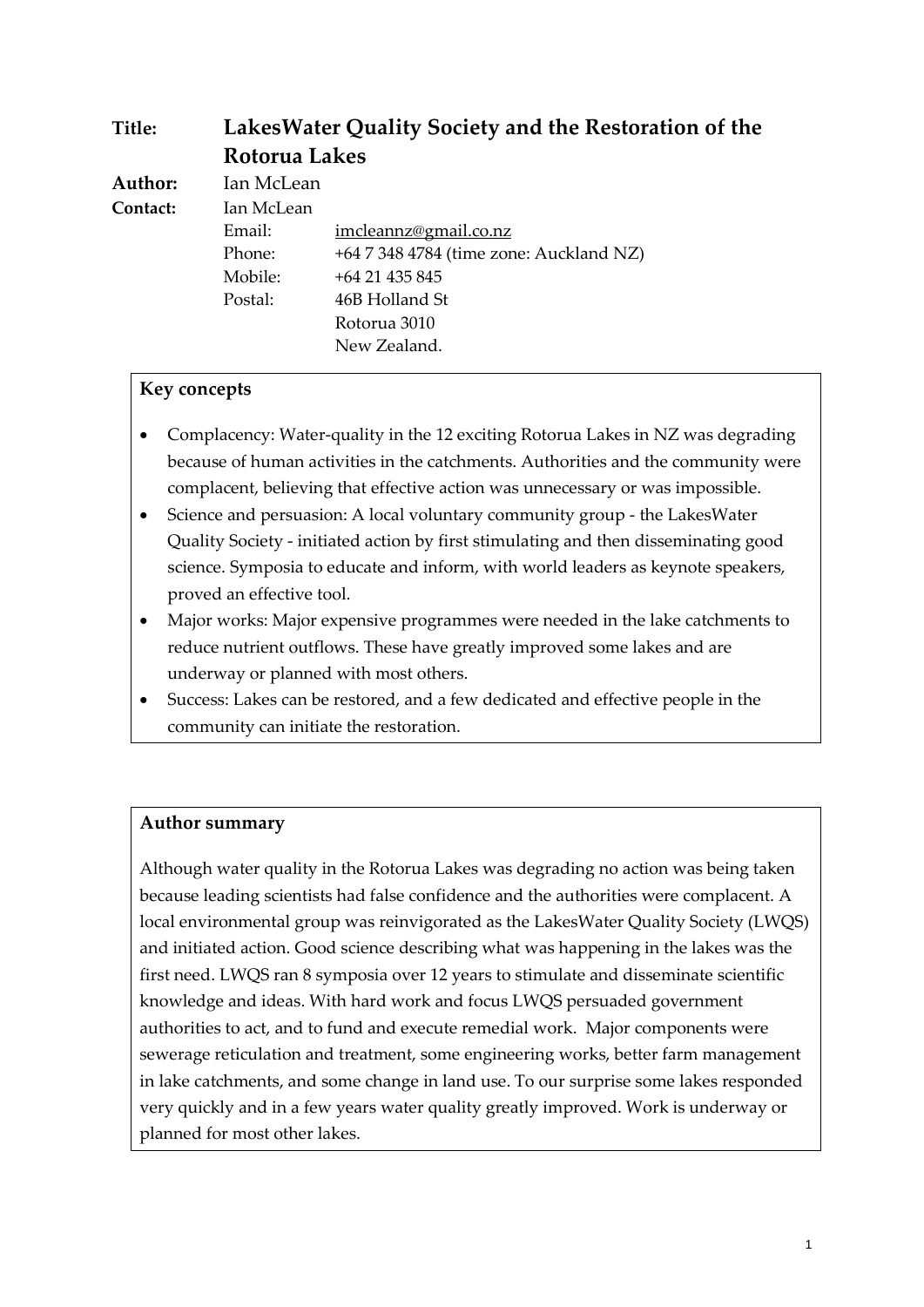## **LakesWater Quality Society and the Restoration of the Rotorua Lakes<sup>i</sup>**

A community group, the (LWQS), successfully initiated action to restore water quality in a major group of lakes. This account is written from the perspective of the chair of the Society from 2000 to 2006. It deals with those years and briefly touches on the later implementation phase.

#### **Situation**

The twelve splendid Rotorua lakes are in the North Island of New Zealand. <sup>1</sup> All were formed by volcanic events, but vary in characteristics and water quality.

Volcanic domes and caldera dominate the landscape. Landforms are mantled by rhyolitic ash eruptions. Rainfall trickles through the soil into pumice aquifers, and some takes a century to reach a lake. Water from hydrothermal springs enters several lakes.

Before human settlement, the land was covered in temperate rain forest dominated by podocarps. Only limited changes were made in the vegetation by Maori, <sup>2</sup> who arrived about the fourteenth century.

Before 1880, when Rotorua town was formally established on the edge of Lake Rotorua, European settlement was slow. <sup>3</sup> The city itself was largely a tourist town, and managed as a 'government town' for many years.<sup>4</sup> As the town of Rotorua grew, nutrients from sewage were discharged into Lake Rotorua with little treatment, 5 leading to deterioration in water quality.

Forest was felled for timber, and *Pinus radiata* plantations were developed in the twentieth century. Farming was slow to develop since sheep and cattle did not thrive. After a deficiency of cobalt was identified in 1935, 6 livestock farming spread around some lakes, and eventually increased the flows of nitrogen compounds to these lakes. Government policies to stimulate farming encouraged livestock farming in the catchments.

In 1969 a visiting American compared Lake Rotorua to an "unflushed toilet" - to the horror of the Mayor. <sup>7</sup> A few scientists warned of degradation of the lake water. <sup>8</sup> Eventually public pressure led to a proposal to divert little-treated city effluent to the Kaituna River that flows out from through Lake Rotoiti (and hence drains Lake Rotorua as well). A local Maori leader objected and won a legal claim against the Government.<sup>ii,9</sup>

<sup>i</sup> Helpful comments on the draft of this paper were provided by Elizabeth and Nick Miller, John and Ann Green and Professor David Hamilton. Their assistance is gratefully acknowledged. So too are the helpful suggestions by an anonymous peer reviewer and by Hannah Mueller.

ii Stan Newton.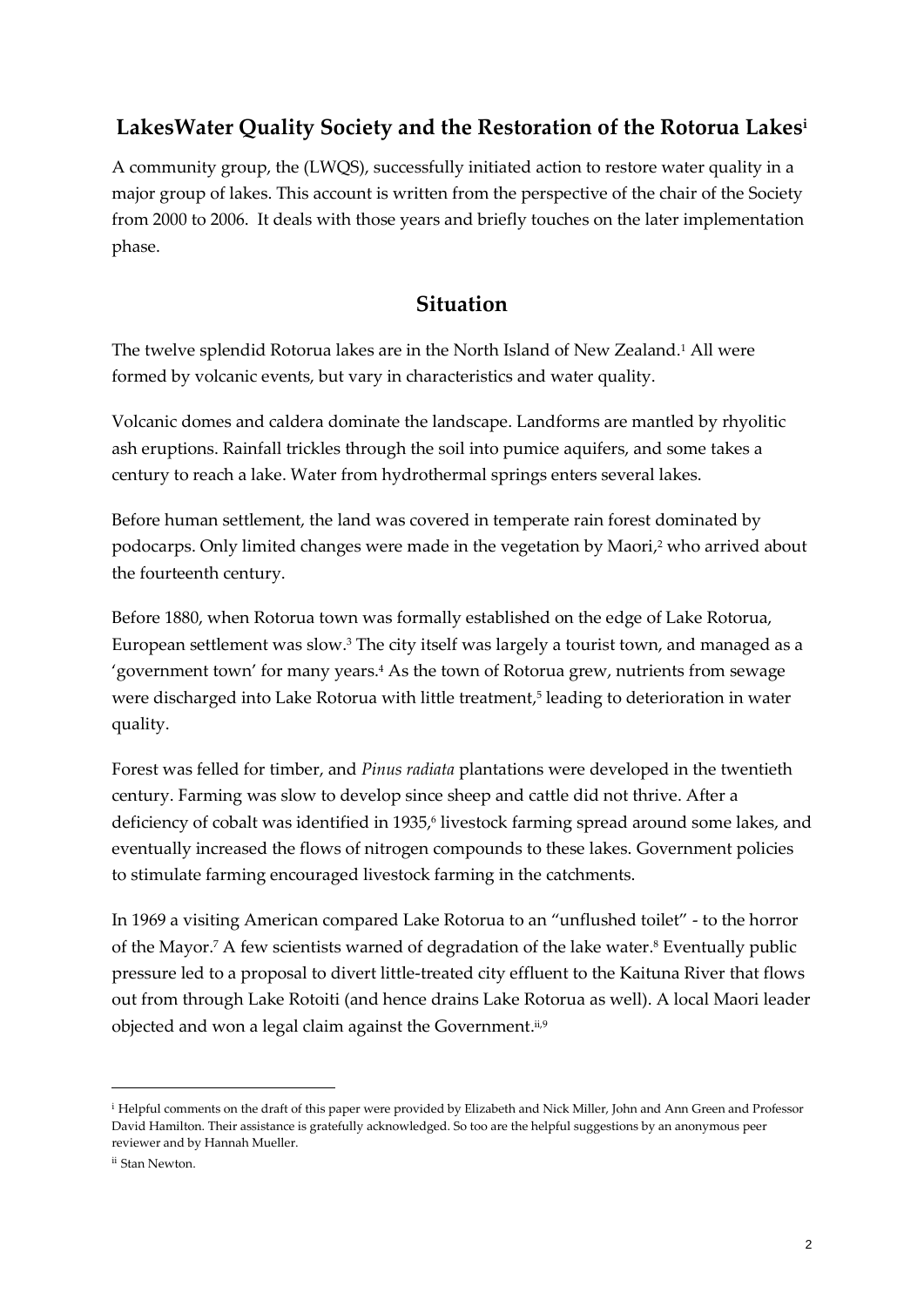Rotorua city had a population of over 50,000<sup>10</sup> in 1991 and by then was building a modern sewage treatment plant to remove most nutrients. 4

Local government and the community relaxed: it appeared that Lake Rotorua was saved.<sup>11</sup> Little concern was shown about the other apparently less threatened lakes.ii In 1999 the Regional Council (BoPRC, or EBOP) estimated a cost of only \$3.84m to "Protect the twelve lakes … for ecological, recreational and cultural importance…". 12

In 2000 EBOP proposed the Regional Water and Land Plan (RWLP) which became effective in due course. This included *Rule 11* which prohibited any further intensification of land use that could increase nutrient discharge to Lake Rotorua or four other lakes.

The RWLP included individual targets for water quality for the Rotorua Lakes. The realistic objective was water quality for each lake as it was in 1960, rather than pristine purity. The indicator of quality was the Trophic Level Index (TLI). iv,13

We lakeside dwellers became concerned in the late 1990s. Cyanobacterial blooms occurred annually in a few lakes and other algae came and went: waternet, and foam-producing algae. Slowly, almost imperceptibly the water in the linked lakes Rotoiti and Rotorua became murkier. Leading scientists were unconcerned. EBOP no longer monitored water quality annually in all lakes.

# **LWQS mobilises**

A local community group called the "Lakeweed Control Society" was struggling to survive. Founded 40 years earlier by an eminent lawyer<sup>v</sup> the Society had initiated government action to control the oxygen weed *Lagarosiphon* by spraying with Diquat. By 1999 the control programme was well established, and the Society had achieved its original purpose.

I became chair of the committee of the Society in 1999. The Society changed its name and tackled water quality issues. The first problem we faced was limited knowledge as to what was happening in the lakes.

iii A monitoring programme had been set up by the Regional Council but was scaled back in the late 1990s.

iv This index aggregated measurements of water clarity and chlorophyll, and phosphorus and nitrogen levels in the water. TLIs were accepted as a target by the Plan even though not many people in the community had a good understanding of the concept. Although the subject of some criticism, the TLI has been used as an indicator and target for the lakes programs throughout.

<sup>v</sup> Leonard Leary QC.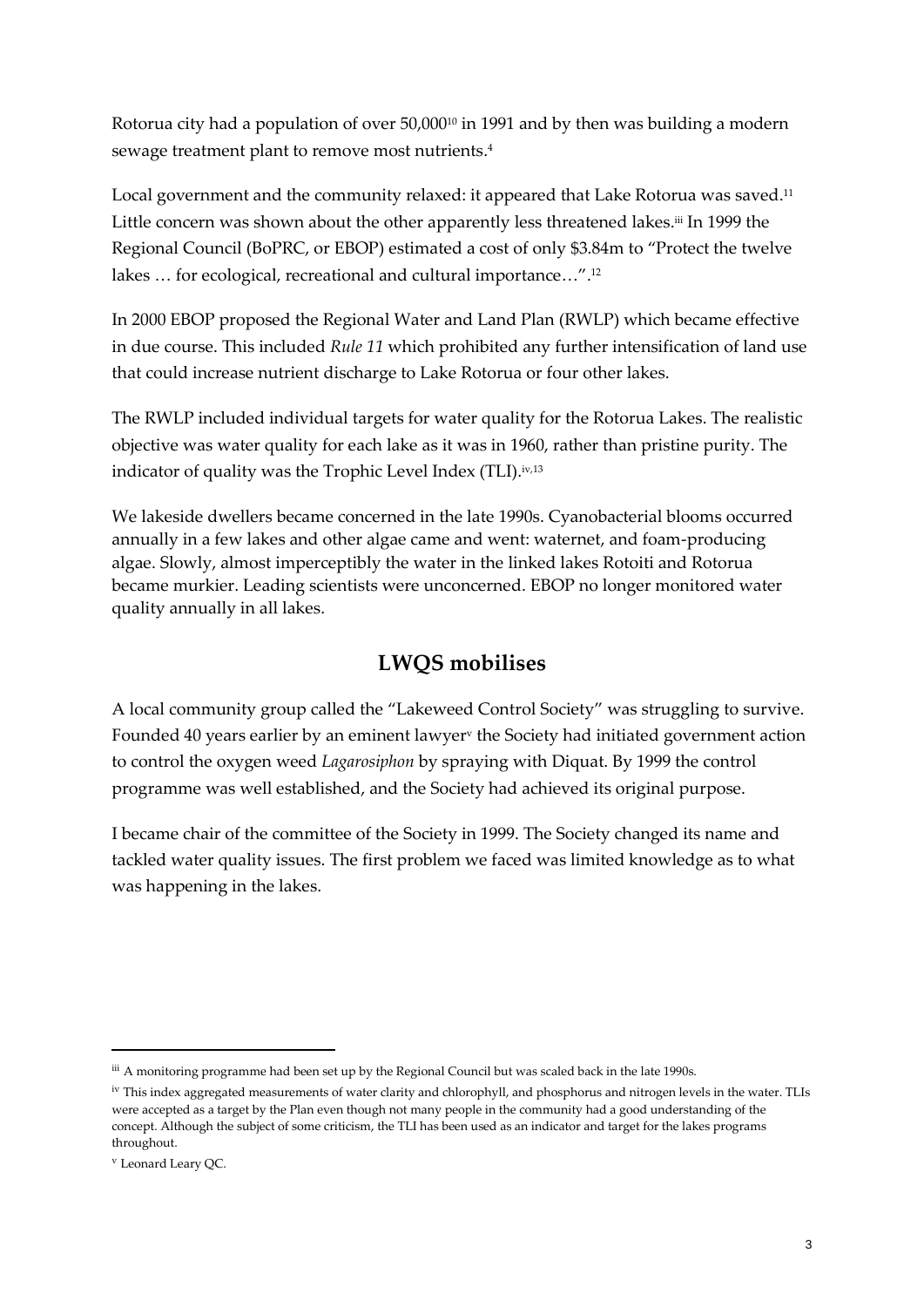We informally approached the National Institute of Water and Atmospheric Research (NIWA) seeking research on water quality in the Lakes. We were rebuffed. A very senior executive told us that enough was already known about the Lakes<sup>vi</sup>.

The LWQS committee reacted strongly. One urged action, viland anothervill advocated a scientific seminar to determine research requirements. So the first transforming symposium was initiated. ix

The first symposium was held in March 2001 in Rotorua. Its theme was 'Research Needs in the Rotorua Lakes'. Over 100 people attended, including scientists, local government leaders and managers, local people and executives from lakes-related industries.

The infectious enthusiasm of keynote speaker Professor Willie Ripl of Berlin University enlivened the Symposium. He pointed us beyond the lakes to complete catchment systems.

That symposium had unexpected but far-reaching outcomes. The chair of  $EBOP^{\prime}$  asked me if I would write a letter to his council asking them to endow a chair in lake science at the University of Waikato. With alacrity I agreed, EBOP endowed the chair and a brilliant choice was made of Dr David Hamilton as inaugural professor.

A second outcome of the Symposium was the message that a farmer  $\alpha$  took home to his colleagues around Lake Rerewhakaaitu: "The water quality in Lake Rerewhakaaitu is deteriorating. It is our lake. We as farmers are causing the problem. It is up to us to fix it."

Since then seven symposia have been held, each dealing with the current issues facing restoration of the lakes<sup>xii,14</sup> and with up to 250 people attending.

vi In the restructuring of government research in the early1990s, NIWA had incorporated the former Taupo Research Laboratory of the Department of Scientific and Industrial Research (DSIR). Its focus changed over time to estuarine and coastal waters, and research on inlands waters languished.

vii Lindsay Brighouse.

viii Nick Miller.

ix Others involved were Elizabeth Miller, Warren Webber and Brentleigh Bond.

x John Keaney.

xi Chris Sutton.

xii The titles of the symposia were:

<sup>2001</sup> - 'A symposium on Research Needs in the Rotorua Lakes'

<sup>2002</sup> - 'A workshop on Lakeside Communities and Sewerage'

<sup>2003</sup> - 'Practical Management for Good Lake Water Quality'

<sup>2004</sup> - 'Restoring Lake Health – Nutrient Targets and Cyanobacteria'

<sup>2006</sup> - 'Wonderful Lakes - What Value? - Who Pays?'

<sup>2008</sup> - 'Nutrient Sensitive Zones - Nitrogen and Phosphorus, Lakes and Waterways'

<sup>2011</sup> - 'Fix a Lake and Grow a City' - A Case Study of Rotorua

<sup>2013</sup> - 'Transferable Development Rights'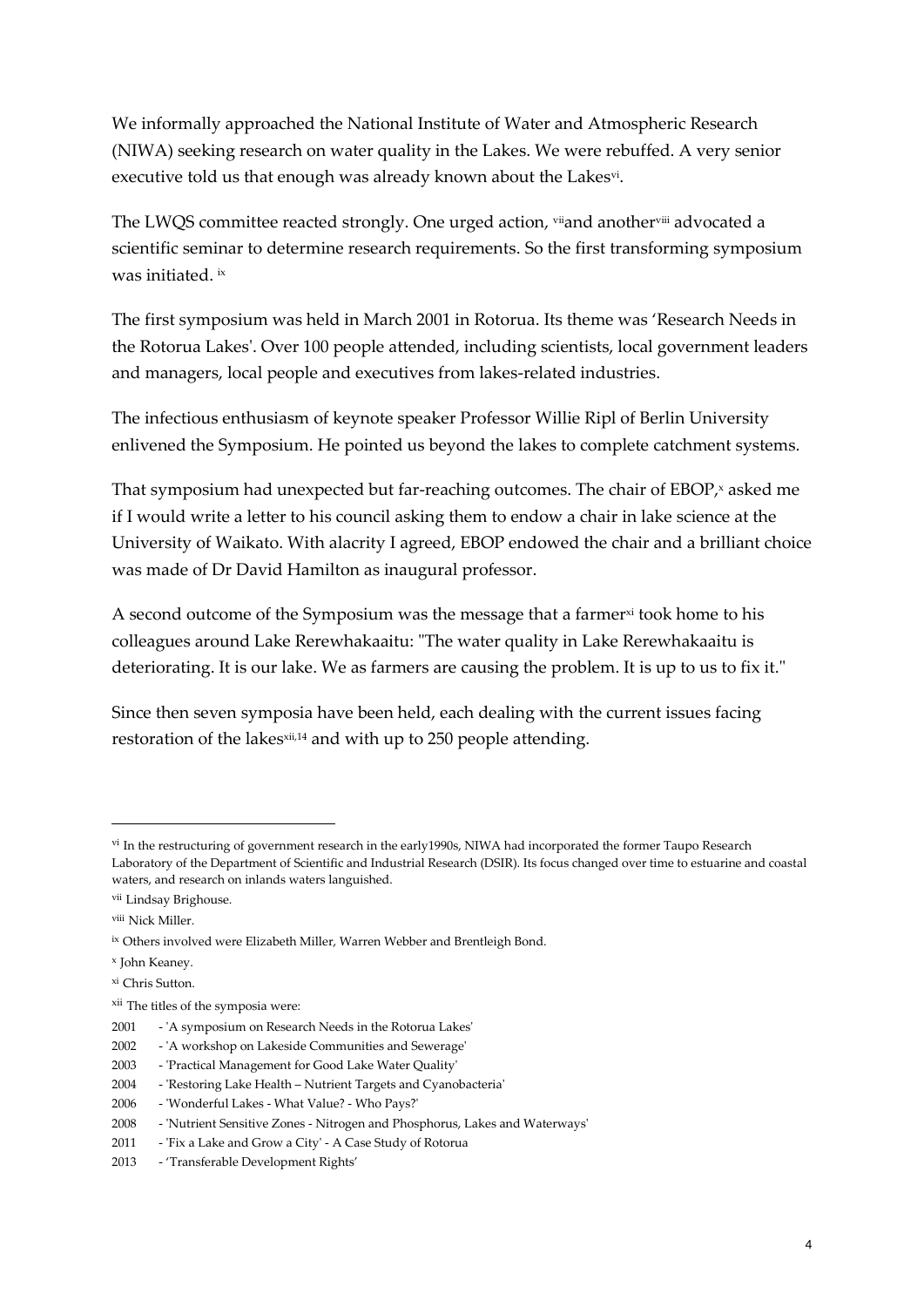### **Steps to a solution**

By 2000, only a few scientists maintained an interest in the Rotorua Lakes. The consensus was that their problems had been fixed by treatment of urban sewage and by soil conservation measures, and that the Lakes were recovering.15,10,xiii

Professor David Hamilton was the key to re-evaluating the science. His measurements described what was happening in the lakes, and his models enabled remedies to be tested. His students and the body of expertise created at the University of the Waikato rejuvenated lake science in New Zealand. xiv

NIWA contributed with science related to the catchments, and with Geological and Nuclear Sciences (GNS), discovered the long lag-times between nutrients entering the soil and reaching the lakes. <sup>16</sup> This explained why water quality in Lake Rotorua was again deteriorating after improving when nutrient inflows from sewage were reduced. N inflows from the increase in farming were delayed in reaching the lake.

A Technical Advisory Group (TAG) provided valuable external scientific advice to the lakes programme.

Our symposia reported and publicised scientific developments, and we also provided support for post-graduate students.

Three levels of government share the responsibility for the lakes: central government, the Regional Council and the Rotorua District Council (RDC). xv Each needed to be convinced that action was necessary.

LWQS used many channels to persuade. We lobbied local councillors and made presentations to their meetings. We were received courteously and often invited to join in a nice lunch. Some managers patronised us offensively. We made submissions to Annual Plans and Long Term Plans. xvi

Initially these submissions had no effect. We were told either that the lakes were satisfactory; or if they weren't, that eutrophication was irreversible; or that action already

http://www.lakeswaterquality.co.nz/index.php?option=com\_content&view=article&id=79&Itemid=81

<sup>&</sup>lt;sup>xiii</sup> Also, after bitter scientific argument, the accepted view was that growth of algae in the Rotorua lakes was nitrogen limited. See White, E. Lake eutrophication in New Zealand—a comparison with other countries of the organization for economic co-

[operation and development.](http://www.tandfonline.com/doi/abs/10.1080/00288330.1983.9516018) *[New Zealand Journal of Marine and Freshwater Research](http://www.tandfonline.com/toc/tnzm20/17/4)* 17, 437-444 (1983), doi: 10.1061/(ASCE)0733- 9496(1989)115:4(431). Also see and Williamson, R, Smith, C, and Cooper, A. Watershed Riparian Management and Its Benefits to a Eutrophic Lake*[. Journal of Water Resources Planning and Management](http://ascelibrary.org/toc/jwrmd5/122/1)* 122(1), 24–32 (1996)

xiv Google scholar discovers 125 papers which he has authored or co-authored since his presentation *An Historical and Contemporary Review of Water Quality in the Rotorua Lakes.* [online] LWQS 2003 symposia

xv District councils have a role similar to city councils and counties in other countries.

xvi These plans are required by law and determine the pattern of activities, spending and funding for local authorities.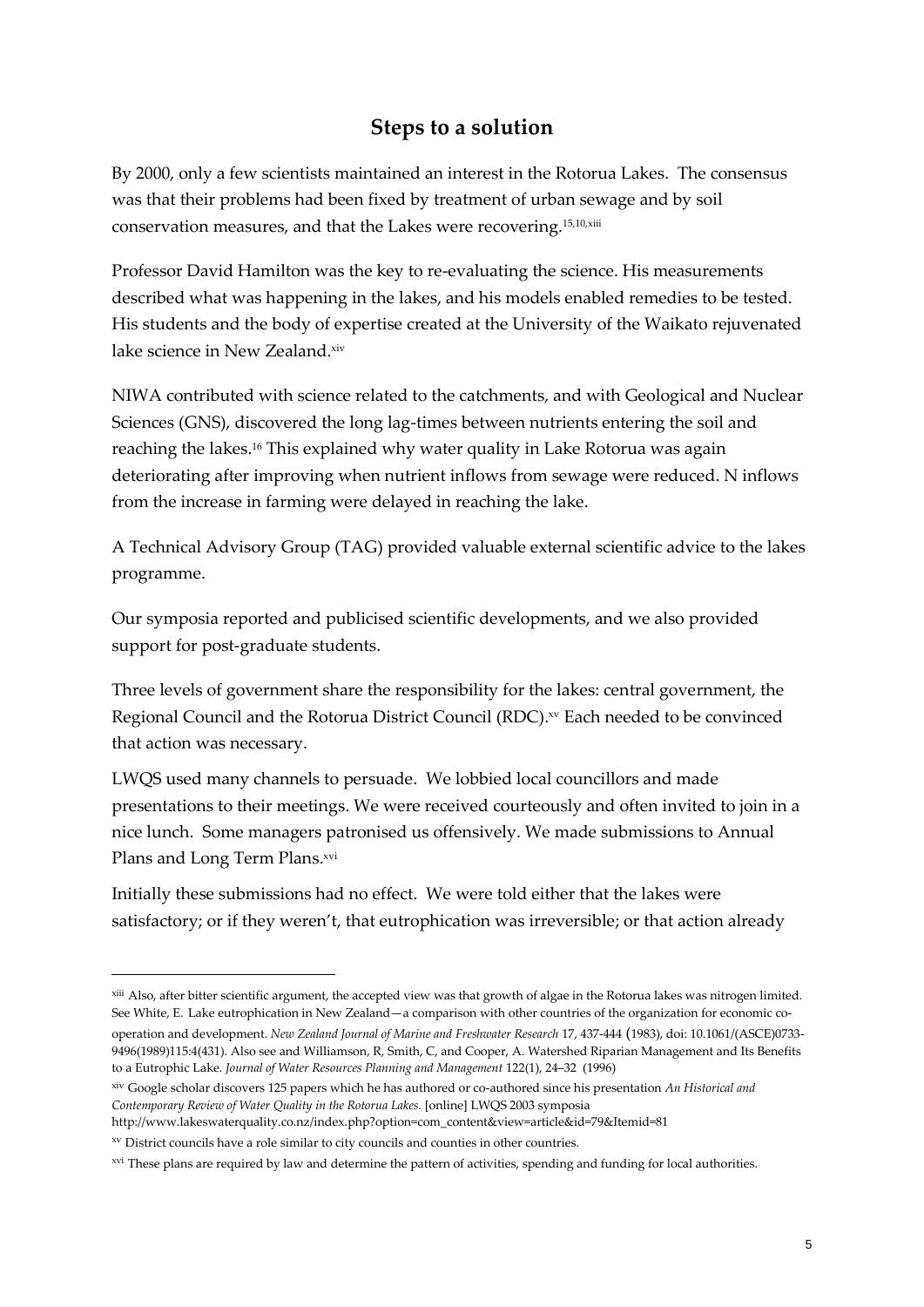taken would eventually lead to better water quality. In any case, nothing could, should or would be done. Despite the lack of response, LWQS presented the case without rancour.<sup>xvii</sup>

RDC was in denial as to the need for further sewerage reticulation. The Mayor said the lakes would take 200 years to fix and hence there was no urgency. His complacency was disturbed when, on arriving late at a public meeting on lake water quality degradation, he found the room so crowded that the local Member of Parliament was sitting on the floor and he himself could not get a seat.

The media, especially the NZ Herald and TV, were helpful, especially after widespread algal blooms in 2002.

LWQS engaged with central government through the local Member of Parliament and through the Ministry for the Environment (MfE) of which the chief executive Dr Barry Carbon was serendipitously well qualified in environmental water sciences. He came to look for himself. He spent most of a week investigating, meeting managers and technical staff from both councils, inspecting the lakes and catchments, and listening to LWQS and other community groups. Finally he met managers from both councils. He told them that they had a major problem, that they needed to deal with it, and that he would provide help. That moment was a turning point in the history of the Rotorua Lakes.

Dr Carbon commissioned an Australian scientistxviii to review short-term management options for Lakes Rotorua and Rotoiti. Several major recommendations in that review<sup>17</sup> were implemented, leading to great improvement in Lake Rotoiti and improvement in Lake Rotorua.

Once persuaded of the need for action, EBOP moved vigorously. <sup>18</sup> Paul Dell as a Group General Manager attacked the lakes' problems with vigour and was supported by the Chair. RDC responded with a sewerage extension programme. $^{\mathrm{xx}}$ 

EBOP, RDC and Te Arawa (see below) had worked together to produce a high-sounding but ineffective 'Lakes Strategy Plan'. 19 The coordinating body (the Rotorua Te Arawa Lakes Strategy Group) was given formal status in 2006 in legislation that transferred ownership of lakebeds back to Te Arawa, <sup>20</sup> and has over time become effective. 21

LWQS had considerable support from the public and from other community groups including the Mourea Okawa Bay Action Committee (the MOB), xx the Lake Rotoiti Ratepayers and Residents Association,<sup>xxi</sup> and residents' groups at other lakes. Owners of holiday homes around the lakes, particularly from Auckland, provided funds and support.

xvii In part this was because such attacks could be counter-productive, and in part it was because we recognised that the problem was poor scientific advice.

xviii Dr Bruce Hamilton.

xix Designed and built by engineer Greg Manzano and under the leadership of Mayor Kevin Winters.

xx Led by Don Atkinson.

<sup>&</sup>lt;sup>xxi</sup> Now the Lake Rotoiti Community Association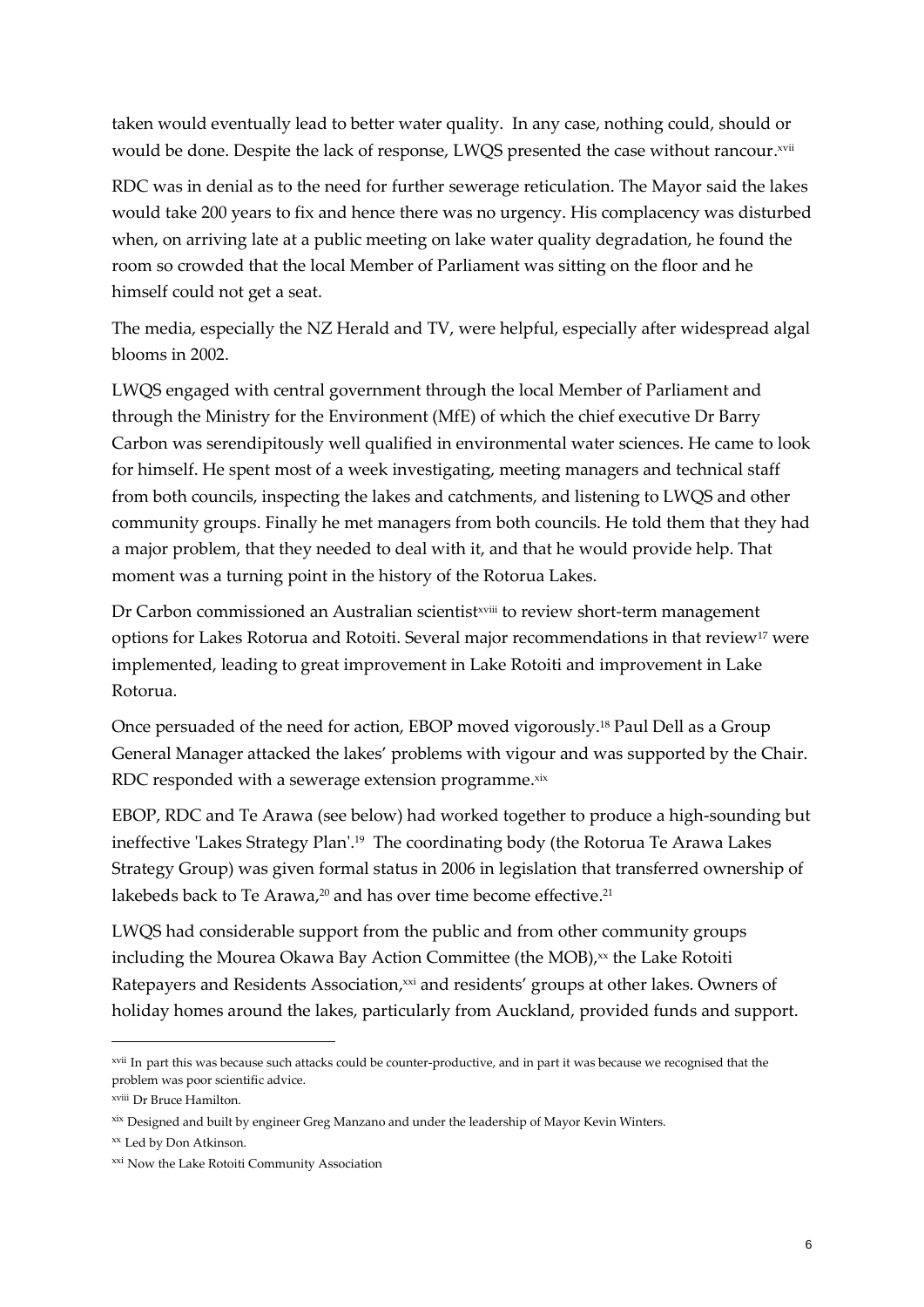Many local people supported our work. We found little interest amongst tourist operators or their organisations, despite their commercial interest in making lakes more attractive. Few businesses in Rotorua city provided support.<sup>xxii</sup> The city had turned its back on the lake. Te Arawa is the Maori iwi (tribe) whose territory covers the Rotorua district. Te Arawa owns most lake beds,<sup>xxiii</sup> and Maori trusts are major land-owners. The status of Te Arawa as *tangata whenua* (people of the land) is recognised in law. Te Arawa have had involvement with lakes programmes since 1998. 22

LWQS has benefited from Maori representation on its committee and Rangatira (chiefs)<sup>xxiv</sup> have given strong support.

Barry Carbon proposed collaboration between LWQS and farmers to deal with lake problems. He offered government funding to set up a body: the Lakes and Land Trust. Partners were LWQS, local Federated Farmers, and Ngati Whakaue Tribal Lands Ltd.××v Management services were provided by NZ Landcare Trust, an environmental NGO that worked extensively with MfE.

Despite goodwill the Trust never fulfilled its purpose. Not all farming leaders recognised a need to reduce nutrient flows into Lake Rotorua. Also:

- Landcare Trust sought to copy the *Taieri Model (*their work in the Taieri river catchment in the South Island). The model did not transplant because of different institutional relationships in Rotorua.
- MfE grants required tangible outputs to trigger payment of funds, but much of the work of the Trust was not quantifiable. Artificial milestones (e.g. drafting a science strategy) were created to release funding. These diverted work away from effective activities. xxvi
- No mediator was involved, nor was there funding to encourage farmers to reduce nutrient outflows.

The Trust remains in existence as a collective of landowners.

Central government funding was needed to assist lake restoration, but was hard to obtain despite a benign fiscal climate. A turning point was a visit by the Prime Minister.<sup>xxvii</sup> She was brought by local officials to Lake Rotoiti and stood on the shore. A woman member of the

xxii A notable exception was Greg Brown who gave strong support.

xxiii Apart from that of Lake Okaro. Lake Rotokakahi is also different in that the lake itself is privately owned by the local Tuhourangi sub-tribe.

xxiv Including Anaru Rangiheuea, Tai Eru, Sir Toby Curtis and Roku Mihinui.

xxv A trust belonging to a sub-tribe of Te Arawa.

xxvi I personally saw this distortion as ironic, since in a former role as Chair of the Public Expenditure of Parliament I was one of those seeking the reform of government expenditure controls to emphasise outputs rather than inputs. xxvii Rt Hon Helen Clark.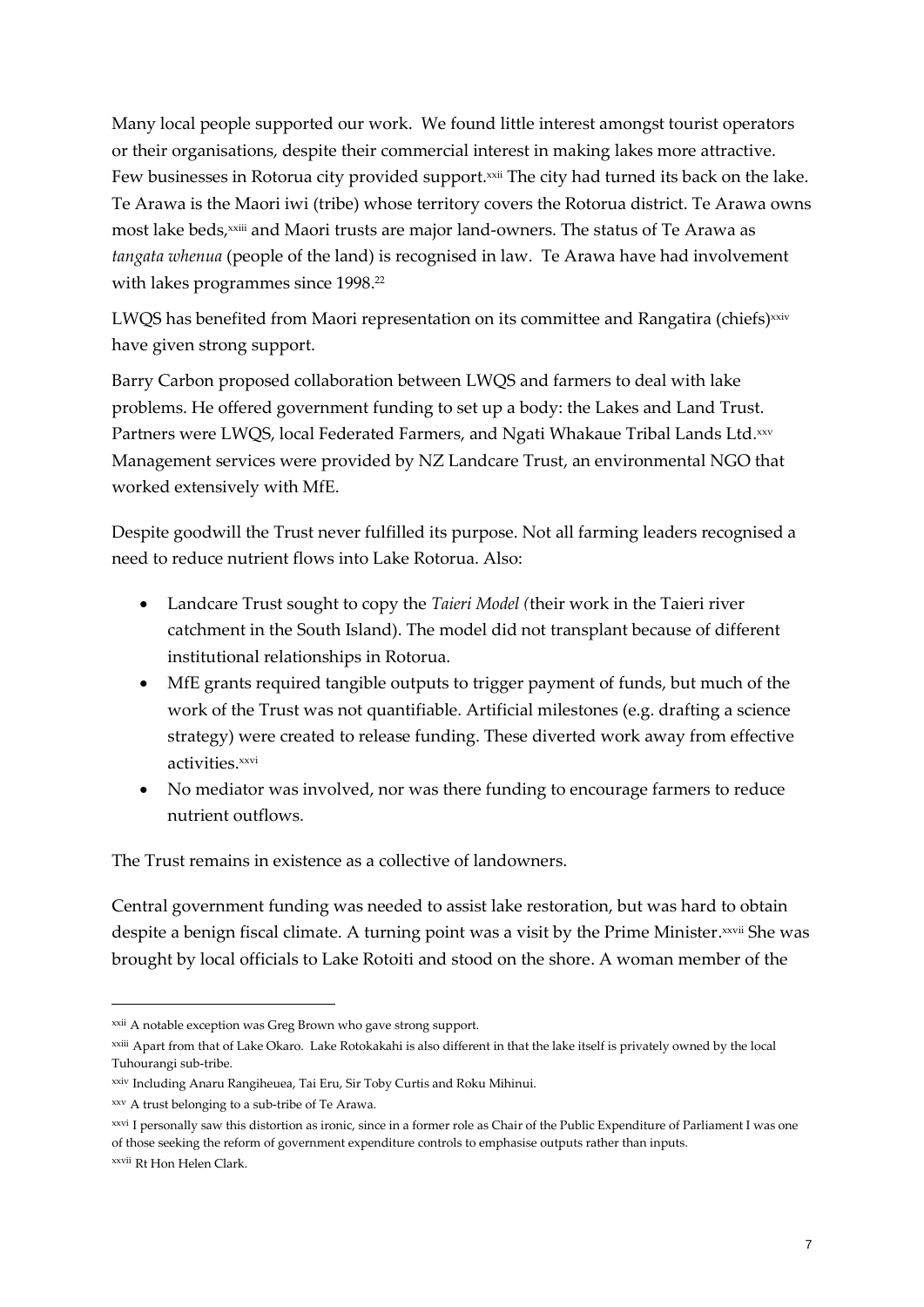LWQS committeexxviii took the Prime Minister by the elbow and guided her out over the lake on a narrow jetty, barely wide enough for both to stand upon. The Prime Minister's security officers were appalled. The discussion between two feisty ladies did not take long, but the Prime Minister was persuaded that action was needed. This short walk down the jetty was eventually worth  $$72.2m$  to the lakes in government subsidy. The local MP $x$ xix played a significant role in the detailed work to crystallise official support.

Remedial activities were planned in consultation with local communities through the formulation of *Action Plans* devised by *Action Plan Working Groups*. Draft action plans were prepared by EBOP for each lake with a scientific assessment of the lake and its catchment, and the sources of N and P enrichment identified. Possible interventions were described and evaluated, and the Working Groups expressed community preferences. Their role was consultative, educative and advisory.

The action plans got off to a shaky start at Lake Okareka: in part because the lakeside community was divided over the relative importance of better lake water quality as compared with pastoral vistas; and in part because of reluctance by officials to yield leadership to the community. Eventually a plan was produced<sup>23</sup> and has been successfully implemented.

Lessons were learnt, and Action Groups and Action Plans were effective for some lakes. xxx

The most difficult issue was unsolved: a reduction of the outflow of nitrogen from farm land in the Rotorua catchment as diffuse discharge. xxxi,24 It was not enough that the authorities consulted and the parties met together. The farming leaders of the time were not committed to change and no skilled facilitator was used.<sup>xxxii</sup>

Later, in 2009, EBOP froze action plans after a legal opinion<sup>25</sup> cast doubt on the validity of the basis for requiring nutrient reductions from farms. After a delay, Action Groups were reinvigorated for Lakes Rotoehu and Rotoma, and similar processes involving the community were recently initiated for Lakes Tikitapu and Okataina, and re-started for Lake Tarawera.<sup>xxxiii</sup>

xxviii Sally Brock.

xxix Hon Steve Chadwick MP.

xxxInitially for Lakes Okaro and Okareka and much later for Lakes Rotoehu and Rotoma.

xxxi The failure of the Working Group for Lakes Rotorua and Rotoiti was in part due to the diversion of effort to another group called the Land Use Futures Board which despite good leadership never resolved the difficult issue of reducing nutrient flow from farms in the Lake Rotorua catchment

xxxii When these two factors were remedied some seven years later, good progress was made under the WaiOra agreement xxxiii New EBOP staff were not always aware of what their predecessors had done.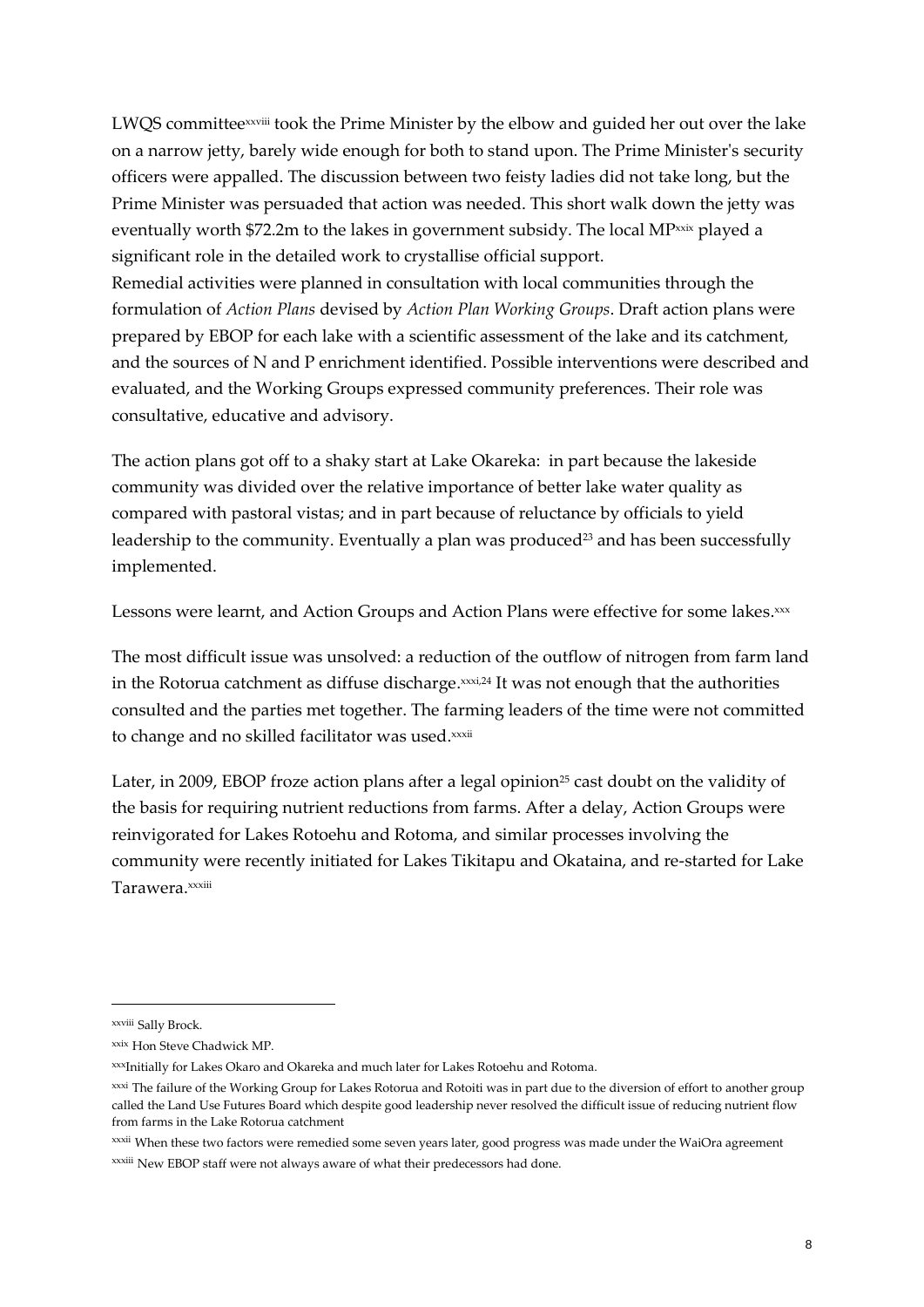With great reluctance, we in LWQS spent much time and effort on the processes required by the Resource Management Act (RMA). xxxiv

We were involved with various consent applications under the RMA. We dealt with the Regional Water and Land Plan (RWLP) as it was being developed and especially *Rule 11* of that Plan.

Two issues arose.

- Farmers were concerned over restrictions on intensification of land-use.
- No action was proposed to protect the seven lakes not subject to Rule 11. All these lakes had water of higher quality but were at that time not considered to be threatened. We objected to this in the proposed RWLP, and eventually agreed to a compromise that required action plans should water quality fall below a threshold level. While this seemed far too soft at the time, it has proved valuable in getting action initiated automatically.

Under the RMA, the underlying statutory document setting limits and timeframes to reduce nutrient flows in the region is the Regional Policy Statement (RPS). Negotiations over the proposed RPS involved LWQS heavily for several years before the water quality provisions were agreed in 2013.

In 2006 I resigned as chair of LWQS, xxxv John Green QSM was elected, and has led the Society since. His wifexxxvi has played an important role as secretary.

LWQS work changed as the councils became active and we worked with them on implementing action plans to fix the lakes. For example we advocated low pressure sewerage systems with "grinder pumps" rather than gravity systems. We persuaded EBOP that 250 years was too long to wait to restore Lake Rotorua water quality. We continued to support science. We continued to organise symposia focusing on the most important issue at the time, but with broader scope. We continued to bring in world leaders such as Professor Robert Costanza (by video) and Mayor Bo Frank, of Växjö, Sweden.

Agreement between farmers and LWQS on reducing flows of nutrients from farm land reductions came as a result of fresh initiatives by our MP¤××vii and a farming leader.×××viii This

xxxiv The RMA is the major piece of environmental legislation in New Zealand for regulation of the use of land and water, land use planning, and control of pollution. To have a single piece of law dealing with most environmental issues is a great concept. In practice, working through its legal procedures is mind-numbing, tedious and frustrating for lay-people.

xxxv I took up a position in Romania, returning in late 2007, and continuing as a member of LWQS committee with involvement especially with the Symposia.

xxxvi Ann Green.

xxxvii Hon Todd McClay MP

xxxviii Farm trustee Dr Tanira Kingi, who also is a scientist.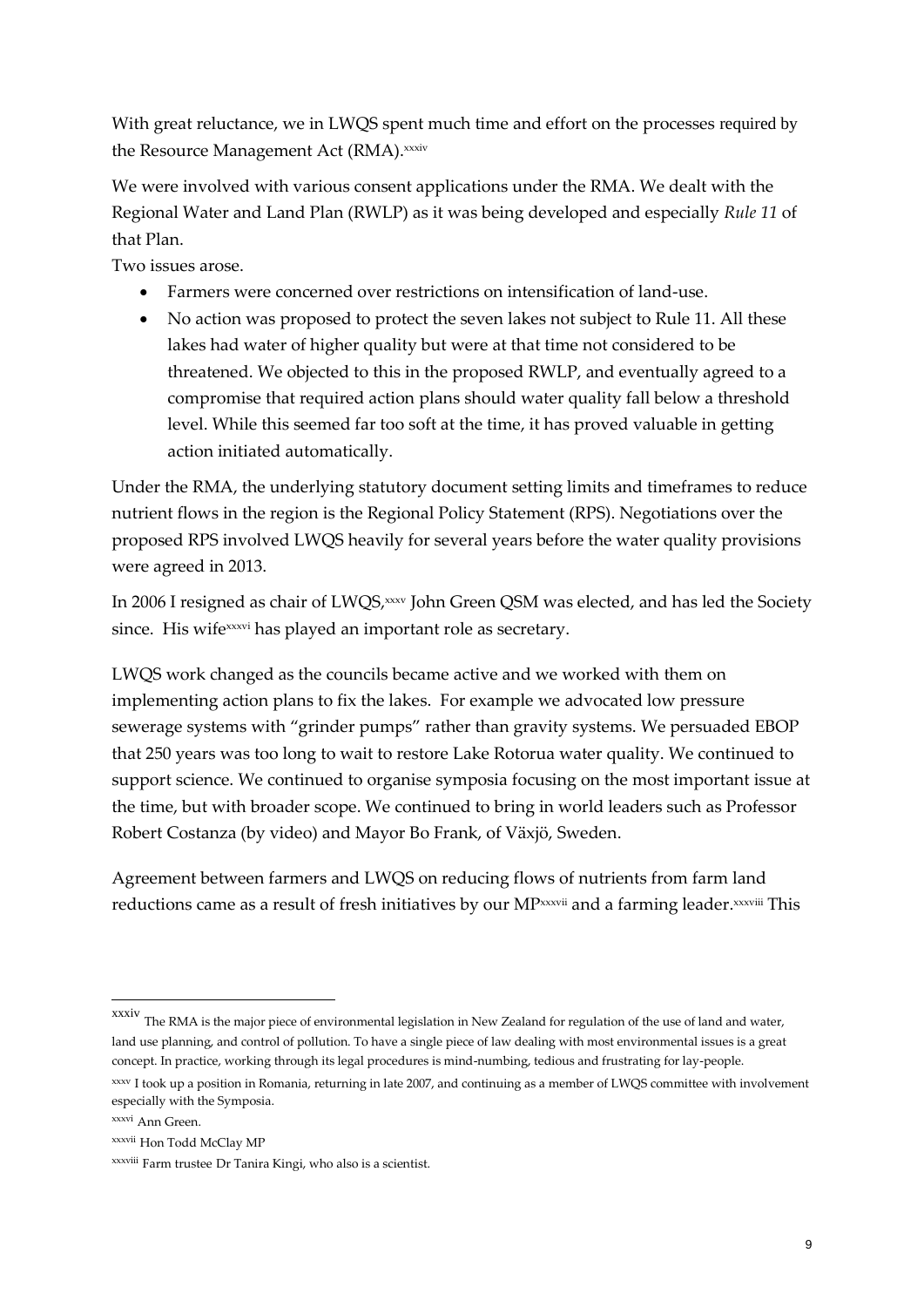was given legal effect in 2013 when the Environment Court approved it as part of the Regional Policy Statement (RPS). xxxix

Many people other than those mentioned in the text have contributed to the success with the lakes Programme. xl

#### **Action commences**

With all the authorities convinced, action started to save the lakes. The remediation is a story in itself, and the following is only a summary.

The developing science confirmed that enrichment by N and P compounds from human activities caused most of the lake problems.<sup>xii</sup> By the early 2000s all the easier measures had already been implemented: fencing cattle away from streams and lake margins, planting erodible banks of streams, and dealing with effluent flows from dairy-farm milking premises. The further measures needed were substantial and expensive:

- reticulated sewerage for communities around the lakes,
- specific engineering works such as the "Lake Rotoiti wall", and the precipitation of P from some lakes and streams,
- adoption of best practice in nutrient reduction by farmers,
- some change in land use from farming to forestry.

-

The solutions required bigger changes: much more than minor modifications in behaviour by people living in the catchments. Major investment and changes in public policy were required.

Interventions were discussed by Working Groups, and formally approved by the Strategy Group and by the two local authorities (RDC and EBOP) who carried out the programme.

The first of the new major measures put in place were the Okawa Bay sewerage reticulation in 2006<sup>26</sup> and the "Rotoiti Wall" in 2008. 27

The role of RDC was provision of sewerage reticulation<sup>xlii</sup> and treatment, which comprised about half of the total programme costs. The city treatment plant was progressively upgraded to deal with increased inflows.<sup>xliii</sup>

xxxix The principles are set out in the RPS, and the detail is currently being negotiated in a positive atmosphere.

xl Included amongst these are John McIntosh, Warwick Murray, Andy Bruere, Bill Cleghorn and Bill Bayfield of EBOP; Professor Warwick Silvester of University of Waikato; Dr Kit Rutherford of NIWA and several colleagues, Rick Vallance of Ngati Whakaue Tribal Lands Incorporation; Jim Howland, Marcel van Leeuwan, Mary Stanton and many others of LWQS.

<sup>&</sup>lt;sup>xli</sup> Most lakes also have nutrient inflows from geothermal or geological sources. While these inflows added to the nutrient load from human activities, in themselves none were sufficient to cause eutrophication of a lake.

<sup>&</sup>lt;sup>xlii</sup> When the last scheme now in late planning is completed, Lake Tarawera will be the only significant lake side community not sewered.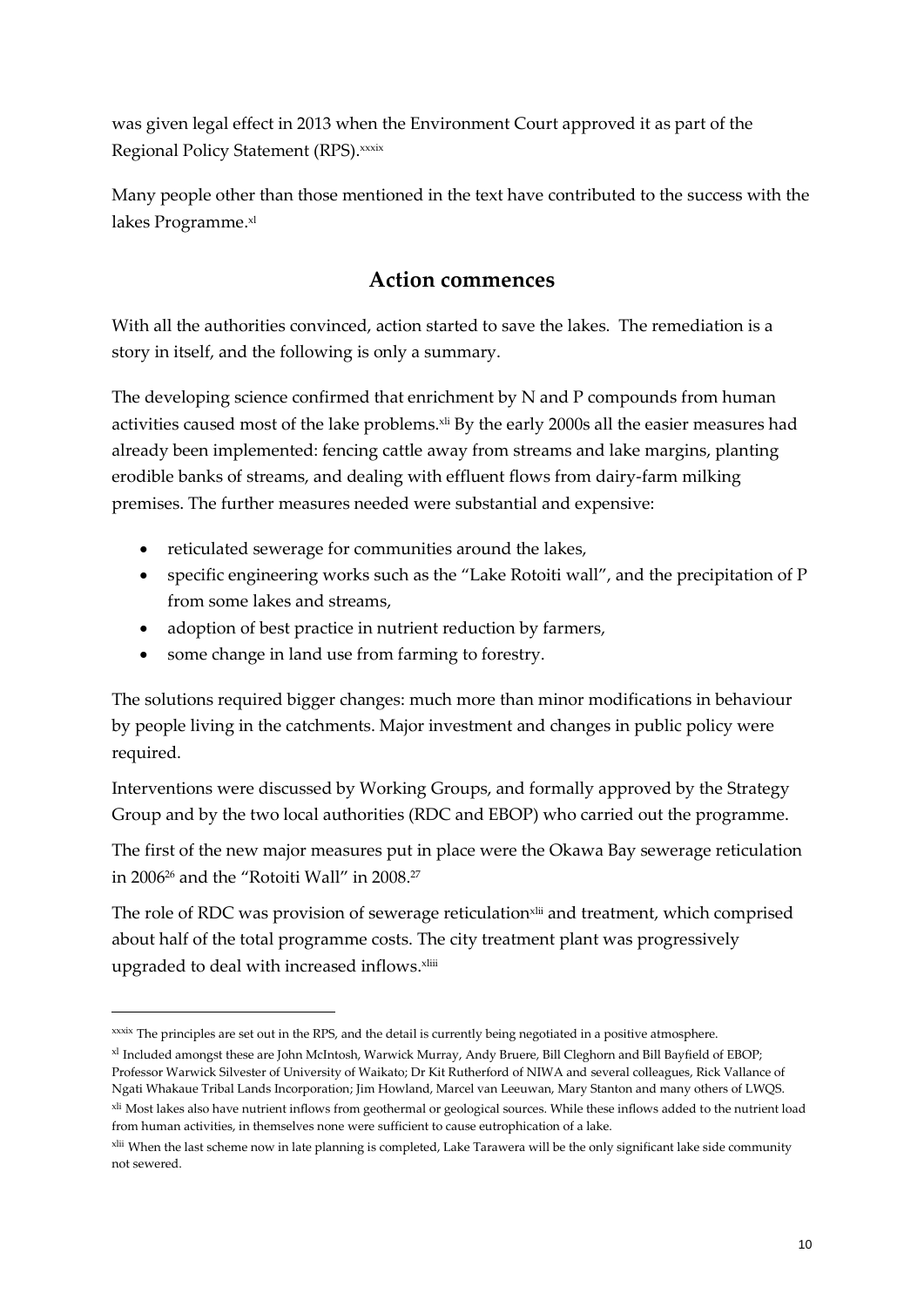EBOP designed and implemented the other projects, including several engineering works. It is collaborating with farmers around lakes to reduce their nutrient outflows. EBOP has also tested weed harvesting and aeration as methods of reducing nutrient levels in lake water. $^{28}$ 

Funding was provided by central government, EBOP and RDC, by charging for sewerage services and through rates (local taxes). Public sector costs were borne about 50/50 by central government and by the two local councils. In addition farmers will bear much of the cost of improving management or changing land use.

EBOP has always been in a strong financial position, and has used its financial strength to support the programme.<sup>xliv</sup>

RDC was in a very different financial position with projects like the airport extension requiring funding. Nevertheless it too, once convinced, gave priority to funding sewerage works to benefit the lakes.

Central Government funding came in two parts: \$7.2m committed in 2004 as a result of Barry Carbon's initiative, and then \$72.1m committed in 2007. xlv The latter was negotiated with ministers by EBOPxlvi and RDC with LWQS assistance.

Water quality in the lakes is generally improving. <sup>29</sup> In the 2012-2013 season TLIs for most lakes have fallen.<sup>30</sup> It is far too soon to claim victory since climatic fluctuations may be a factor, but the results and action taken are tangible. Across all the lakes:

- Sewerage is nearly complete.
- For all but three lakes (Tarawera, Rotomahana and Rotokakahi) the action taken, underway or planned should be sufficient to meet water quality targets.
- For the most difficult challenge of Lake Rotorua almost all sewage-derived nutrients are now removed, P is being precipitated in contributory streams, and a major step has been taken towards reduction in N outflows from farms.

Thus major progress has been made on the programme to restore the Rotorua lakes.

## **Factors hindering or helping restoration**

General political economic and social factors were not a significant influence in hindering or advancing restoration. Both major political parties assisted once convinced. The state of the

xliii However the discharge of the treated effluent into the Whakarewarewa forest currently exceeds the consented limit for N and is a live issue.

xliv Its funding for the Chair held by Professor David Hamilton was especially important.

xlv As a 50% share of the major Rotorua Lakes Protection and Restoration Action Programme.

xlvi Chair was John Cronin, and CEO was Bill Bayfield.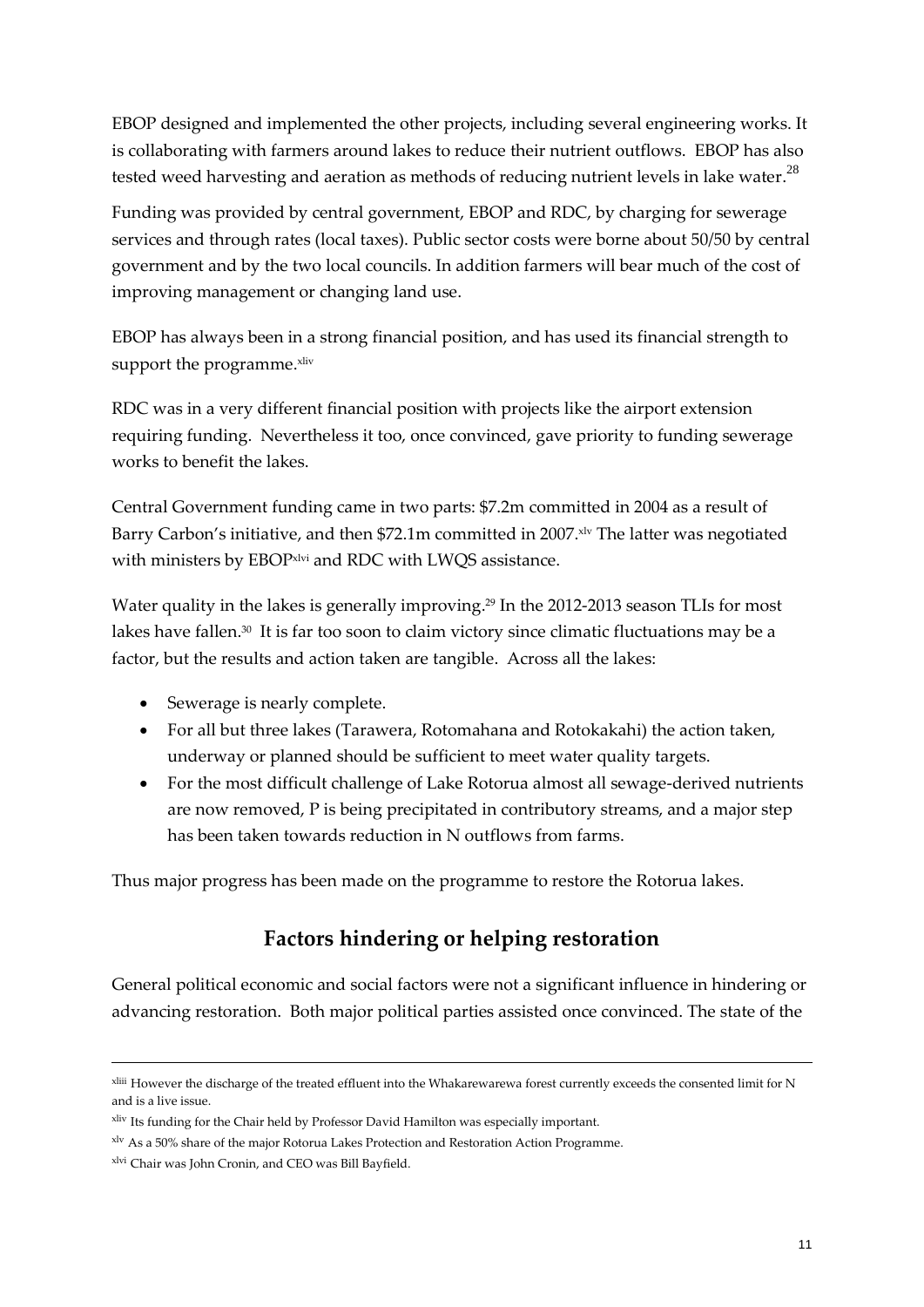economy did not affect funding, with favourable decisions made at both high and low points of the economic cycle. Social factors were not significant except specifically as below.

The main factors hindering or helping restoration related to information, institutions and attitudes.

The information gap comprised a lack of good science and inconsistent monitoring. The misguided scientific consensus that the lakes would eventually recover without further action was wrong. A comprehensive monitoring programme of the early 1990s had been reduced and made sporadic.

The institutional reforms under the RMA were still working through to regional plans and regional policy statements. In the years to 2000 they had proved to be insufficient to trigger action. The Ministry for the Environment was still developing its role, as was the Commissioner for the Environment. In civil society, few national environmental organisations had impact on political decisions, apart from on specific issues. None had significantly taken up fresh water quality issues. xlvii.

Environmental awareness had been slow to develop in NZ. Few issues had attracted public attention. Major issues had been soil erosion, $31$  the preservation of indigenous forests and the treatment discharge of raw sewerage by Auckland city. <sup>32</sup> Deteriorating water quality had been little recognised as a national issue.

The hardy freshwater scientists who survived the reforms of the 1990s were important in providing a scientific base on which to build. The University of the Waikato contributed substantially through one or two key scientists, but more especially after the establishment of the Chair in Lakes Management and Restoration.

Leaders in all three tiers of government contributed greatly once they were aware that problems needed to be solved. The Ministry for the Environment and the Commissioner for the Environment played a key role once engaged.<sup>33,34</sup>. The RMA codified environmental law and in particular required regional land and water plans to be produced and implemented. The Bay of Plenty Plan Land and Water Plan prevented further enrichment of some lakes, and has been a useful, if limited, assistance for other work. LWQS obtained advice and encouragement from environmental NGOs once its own efforts were underway.

Public attitudes to the lakes and the need for restoration changed and made it possible for political decisions to be made. Key to the change in public attitudes were the LWQS symposia.

xlvii Major organisations were Forest and Bird Society (founded in 1929); and the Maruia Society (later Ecologic) and the Environmental Defence Society from the 1970s. Their greatest achievement was more preservation of indigenous forests.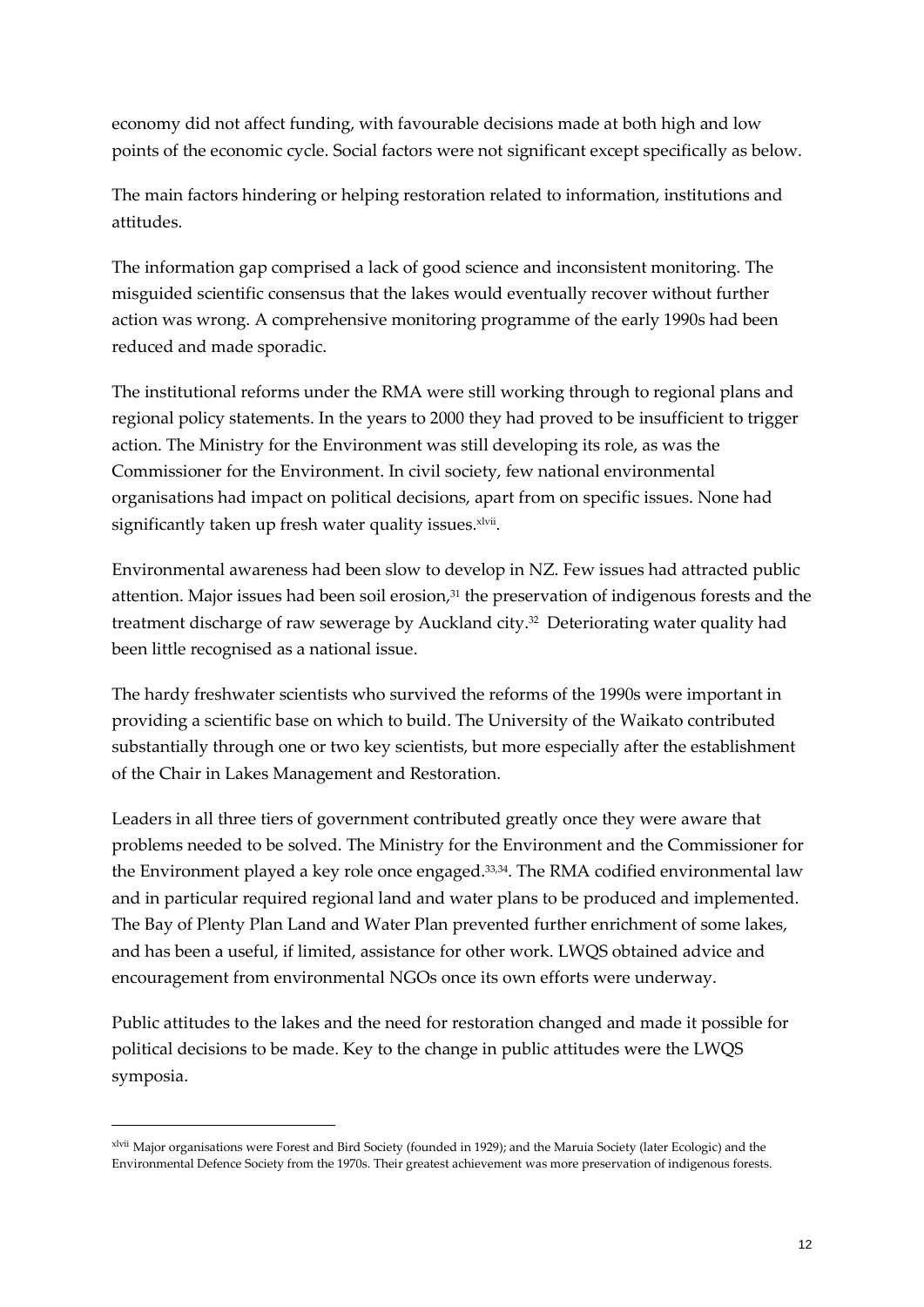# **The Lessons and Conclusion**

In retrospect, the approach by LWQS was quite logical:

- develop the science,
- inform decision makers and opinion leaders about the science,
- $\bullet$  change public policy,
- obtain funding,
- get physical works undertaken,
- improve land management and change some land use

We sought a scientific base for lake restoration, we publicised the science, and we strategized on changing public policy. We spent no time on a master plan for the lakes, or on vision statements or mission statements. Rather we followed the advice of Professor Willy Ripl in 2001 on the sequencing of remediation measures: *do whatever you can as soon as you can*.

In 2002 with severe algal blooms affecting the lakes and the authorities indifferent, our task looked hopeless. Even in 2006 the Commissioner for the Environment warned that: *Water quality will continue to get worse for some decades to come. In light of this bleak scenario, the challenge is enormous*….. <sup>35</sup> We found, however, that eutrophication can be reversed, and sometimes quickly. Waters that had annual blue-green algal blooms became free of blooms a season or two after nutrient inflows were greatly reduced. Restoration of some lakes was achieved much more quickly than we ever envisaged possible.

Effective action to restore the lakes required good science. The science was undertaken with some independence from the authorities responsible for the lakes. LWQS symposia built up interest in the science and transmitted scientific knowledge to decision makers and the community.

Complacent public authorities were prodded into action by community groups. It took time, patience, determination and commitment by dedicated people. Competent people in government authorities acted once the facts were clear.

Success was the result of hard work. We kept tight focus on better water quality and were not diverted by other issues. We were independent of the authorities.

Changes such as different land-use or reticulation of sewerage were neither easy nor cheap. They required persuasion and exhortation, some carrot, and some stick.

Agreement between stakeholders with conflicting interests required more than discussion around the table. Good leadership was needed from stakeholder groups and skilled mediators advanced agreement greatly.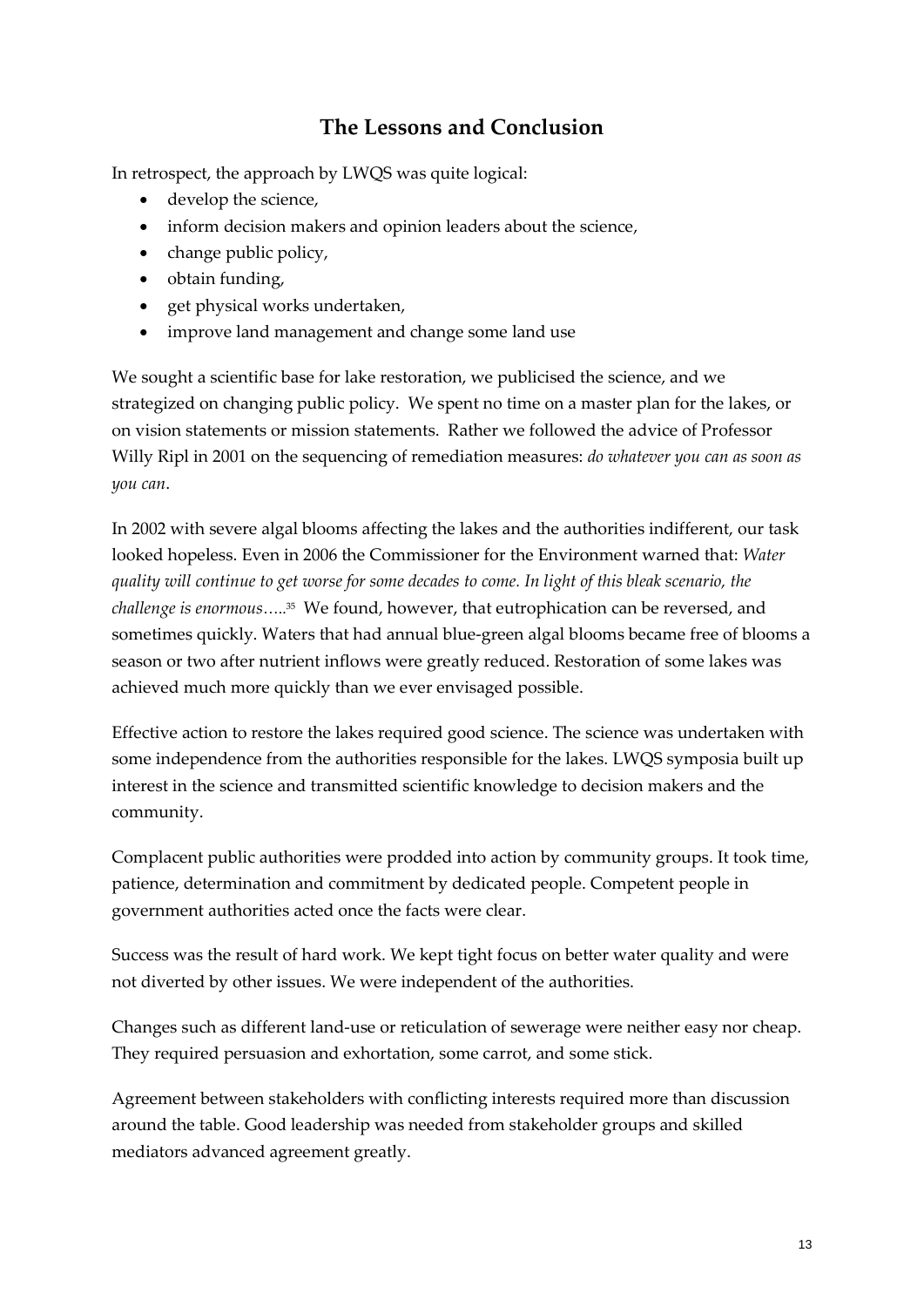Leading LWQS was a great journey shared with talented and interesting people. It was hard work, but has been richly satisfying as lakes improved far beyond our best hopes. Good water quality is the legacy LWQS and others leave behind - but we have the challenge of working on until all lakes are fully restored.

#### **References**

- 1 Parliamentary Commissioner for the Environment 2006. *Restoring the Rotorua Lakes - The ultimate endurance challenge* 12. (Parliamentary Commissioner for the Environment, Wellington, New Zealand). [online]. www.pce.parliament.nz/assets/Uploads/Reports/pdf/rotorua.pdf.
- 2 Clarkson, BD, Smale, MC & Ecroyd, CE *Botany of Rotorua* 12-13 *(*FRI, Rotorua, 1991).
- 3 Stafford, D *The Founding Years in Rotorua* Ch. 6&7, (RDC and Ray Richards, Rotorua, 1986).
- 4 Stafford, D *The New Century in Rotorua* 38, (RDC and Ray Richards, Rotorua, 1988).
- 5 History of Rotorua Wastewater Treatment Plant [online]. [www.baybuzz.co.nz/wp-content/uploads/2008/01/rotorua](http://www.baybuzz.co.nz/wp-content/uploads/2008/01/rotorua-wastewater-treatment.pdf)[wastewater-treatment.pdf.](http://www.baybuzz.co.nz/wp-content/uploads/2008/01/rotorua-wastewater-treatment.pdf)
- 6 Bush sickness cured [online]. www.teara.govt.nz/en/photograph/19677/bush-sickness-cured.
- 7 'Flush your own first' says Linton. *The Daily Post* (7 January 1969).
- 8 Fish, GR *Lakes Rotorua and Rotoiti, North Island, New Zealand: Their Trophic Status and Studies for a Nutrient Budget* 63 (Fisheries Research Division, NZ Ministry of Agriculture and Fisheries. 1975).
- 9 Tribunal says drop Kaituna Scheme. *NZ Herald* (8 November 1984).
- 10 Stafford, D *The New Century in Rotorua* 403 (RDC and Ray Richards, Rotorua 1988).
- 11 Lakes Consulting. RDC consent application to Environment Bay of Plenty for wastewater plant discharge. Unpublished report (2000).
- 12 Lakes protection programme to cost \$3.84m. Environment Bay of Plenty media release (20 October 1999).<br>13 Burns, NM. Rutherford, IC & Clayton, IS A monitoring and classification system for New Zealand lakes
- Burns, NM, Rutherford, JC & Clayton, JS. A monitoring and classification system for New Zealand lakes and reservoirs *Lake Reservoir Management 15*, 255-271 (1999).
- 14 LWQS Symposia [online].
- www.lakeswaterquality.co.nz/index.php?option=com\_content&view=article&id=79&Itemid=81
- 15 Rutherford, J, Pridmore, R, & White, E. Management of Phosphorus and Nitrogen Inputs to Lake Rotorua, New Zealand. *[Journal of Water Resources Planning and Management](http://ascelibrary.org/toc/jwrmd5/115/4) 115,* 431-439 (1989.
- 16 Morgenstern, U, Reeves, R, Daughney, C & Cameron, S. *Groundwater age, time trends in water chemistry, and future nutrient load in the Lakes Rotorua and Okareka area* GNS Client Report 2004/17 (2004).
- 17 Hamilton, B. *A Review of Short-term Management Options for Lakes Rotorua and Rotoiti*. *A report prepared for the Ministry for the Environment* (December 2003). [online]. [www.mfe.govt.nz/publications/water/lakes-rotorua-rotoiti](http://www.mfe.govt.nz/publications/water/lakes-rotorua-rotoiti-dec03/html/page3.html)[dec03/html/page3.html.](http://www.mfe.govt.nz/publications/water/lakes-rotorua-rotoiti-dec03/html/page3.html)
- 18 Dell, P *The Rotorua Lakes Protection and Restoration Programme: Outline of Project Structure and Timeline.* Environment Bay of Plenty, Environmental Publication 2004/08 (2004).
- 19 Strategy for the lakes of the Rotorua District [online].http://www.rotorualakes.co.nz/vdb/document/219.
- 20 Te Arawa Lakes Settlement Act (2006).
- 21 Rotorua Te Arawa Lakes Strategy Group [online]. www.boprc.govt.nz/council/committees-and-meetings/rotorua-tearawa-lakes-strategy-group/.
- 22 Te Arawa Rotorua Lakes Restoration Programme [online]. www.hrc.co.nz/human-rights-and-the-treaty-ofwaitangi/crown-tangata-whenua-engagement/te-arawa-rotorua-lakes-restoration-programme.
- 23 Lake Okareka Catchment Management Action Plan [online]. www.rotorualakes.co.nz/vdb/document/77.
- 24 Lakes Rotorua and Rotoiti Action Plan [online]. www.rotorualakes.co.nz/vdb/document/78.
- 25 Cooney Lees Morgan, Legal opinion provided by CooneyLeesMorgan, lawyers of Tauranga, to Environment Bay of Plenty, (Unpublished, 6 Oct 2008).
- 26 Rowan, J. Sewerage work sets off lakes' big cleanup**.** *NZ Herald.* (June 28, 2006).
- 27 Moran, A. Lake Rotoiti wall finally finished. *NZ Herald.* August 22, 2008.
- 28 Rotorua Te Arawa Lakes Programme [online]. www.rotorualakes.co.nz/.
- 29 Rotorua Te Arawa Lakes Programme: Snapshot of Progress 2012-2013 [online][. www.rotorualakes.co.nz/reports.](http://www.rotorualakes.co.nz/reports)
- 30 Rotorua Te Arawa Lakes Annual Report 2012 / 2013 24-39 [online]. www.boprc.govt.nz/media/295934/rotorua-te-arawalakes-strategy-group-meeting-agenda-friday-30august-2013-part-1.pdf.
- 31 Story: Soil erosion and conservation [online]. www.teara.govt.nz/en/soil-erosion-and-conservation.
- 32 Story: Robinson, Dove-Myer [online]. www.teara.govt.nz/en/biographies/5r19/robinson-dove-myer.